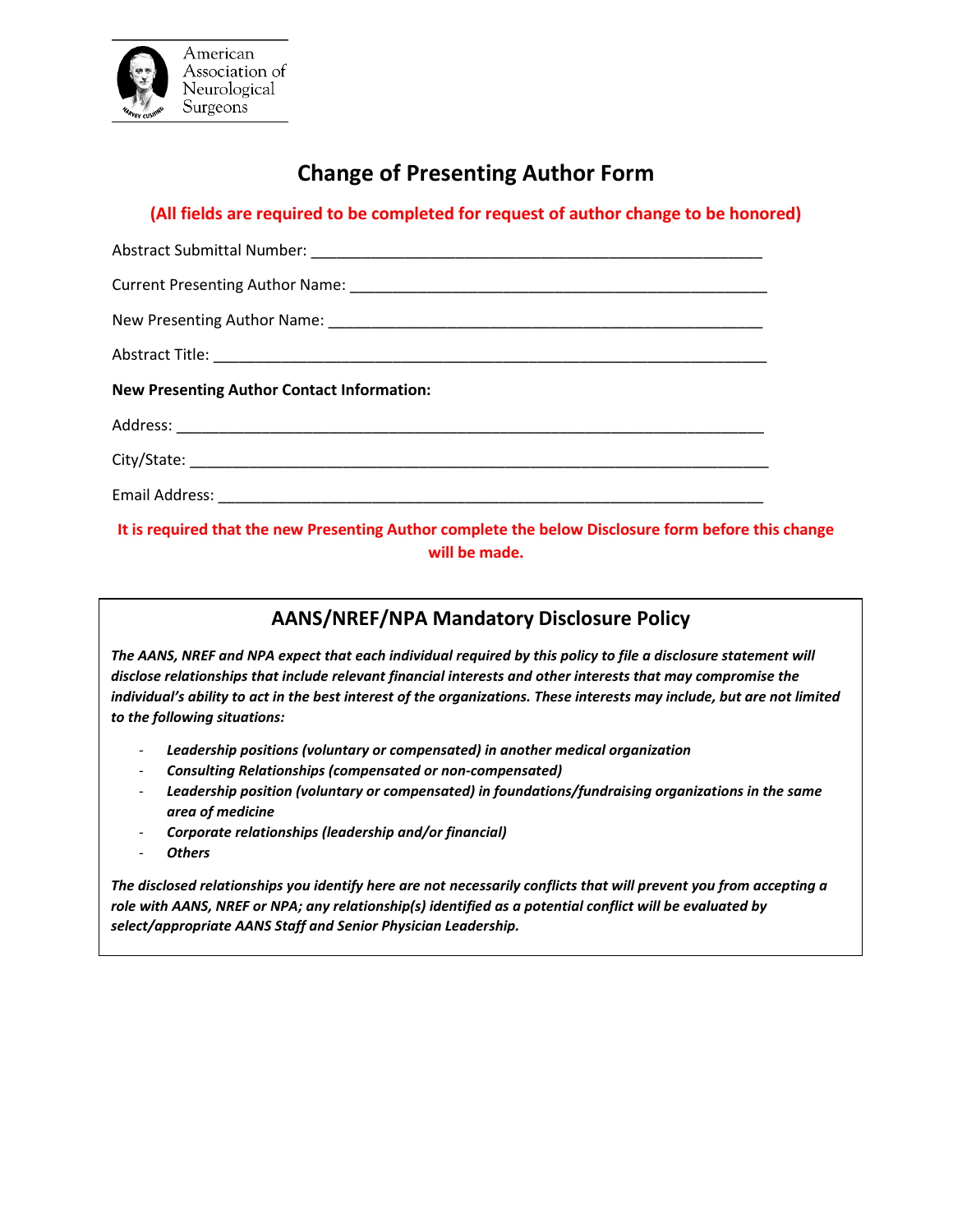#### **Please read the noted documents and indicate your agreement.**

Corporate Guidelines\*

 $\Box$  I have read the  $AANS/NREF/NPA$  Corporate Guidelines and understand that my decisions as an AANS/NREF/NPA Board, Committee Member, speaker or content planner must conform to this policy.

 $\Box$  I have read the [AANS/NREF/NPA Corporate Guidelines b](http://www.aans.org/-/media/Images/AANS/Header/Govenance/AANS_Guidelines_for_Corporate_Relations_2004.ashx?la=en&hash=A7B981591E1B28409003150B95DFA9537754CDD2)ut do not agree with it (you will be contacted by an AANS/NREF/NPA staff member).

Conflict of Interest Policy\*

 $\Box$  I have read the [AANS/NREF/NPA Conflict of Interest Policy](http://www.aans.org/-/media/Images/AANS/Header/Govenance/AANS_Governance_Conflict_of_Interest_Policy.ashx?la=en&hash=00B1CDC1B4736A253A8D2EDB941A22C0B43C5E61) and understand that my decisions as an AANS/NREF/NPA Board, Committee Member, speaker, content planner or Staff must conform to this policy.

 $\Box$  I have read the [AANS/NREF/NPA Conflict of Interest Policy](http://www.aans.org/-/media/Images/AANS/Header/Govenance/AANS_Governance_Conflict_of_Interest_Policy.ashx?la=en&hash=00B1CDC1B4736A253A8D2EDB941A22C0B43C5E61) but do not agree with it (you will be contacted by an AANS/NREF/NPA staff member).

Non-Discrimination, Anti Retaliation, and Harassment Policy\*

 I have read the [AANS/NREF/NPA Non-Discrimination, Anti Retaliation, and Harassment Policy](http://www.aans.org/-/media/Images/AANS/Header/Govenance/AANS_Non-Discrimination_Anti-Retaliation_and_Harassment_Policy.ashx?la=en&hash=AB56BD26E5D6E88A27FDBC3590EB42EE01787590) and understand that as an AANS/NREF/NPA Board, Committee Member, speaker, content planner or Staff, I need to be aware of this policy and will report any perceived violations to the AANS Executive Director or to AANS/NREF/NPA legal counsel.

□ I have read the [AANS/NREF/NPA Non-Discrimination, Anti Retaliation, and Harassment Policy](http://www.aans.org/-/media/Images/AANS/Header/Govenance/AANS_Non-Discrimination_Anti-Retaliation_and_Harassment_Policy.ashx?la=en&hash=AB56BD26E5D6E88A27FDBC3590EB42EE01787590) but do not agree with it (you will be contacted by an AANS/NREF/NPA staff member).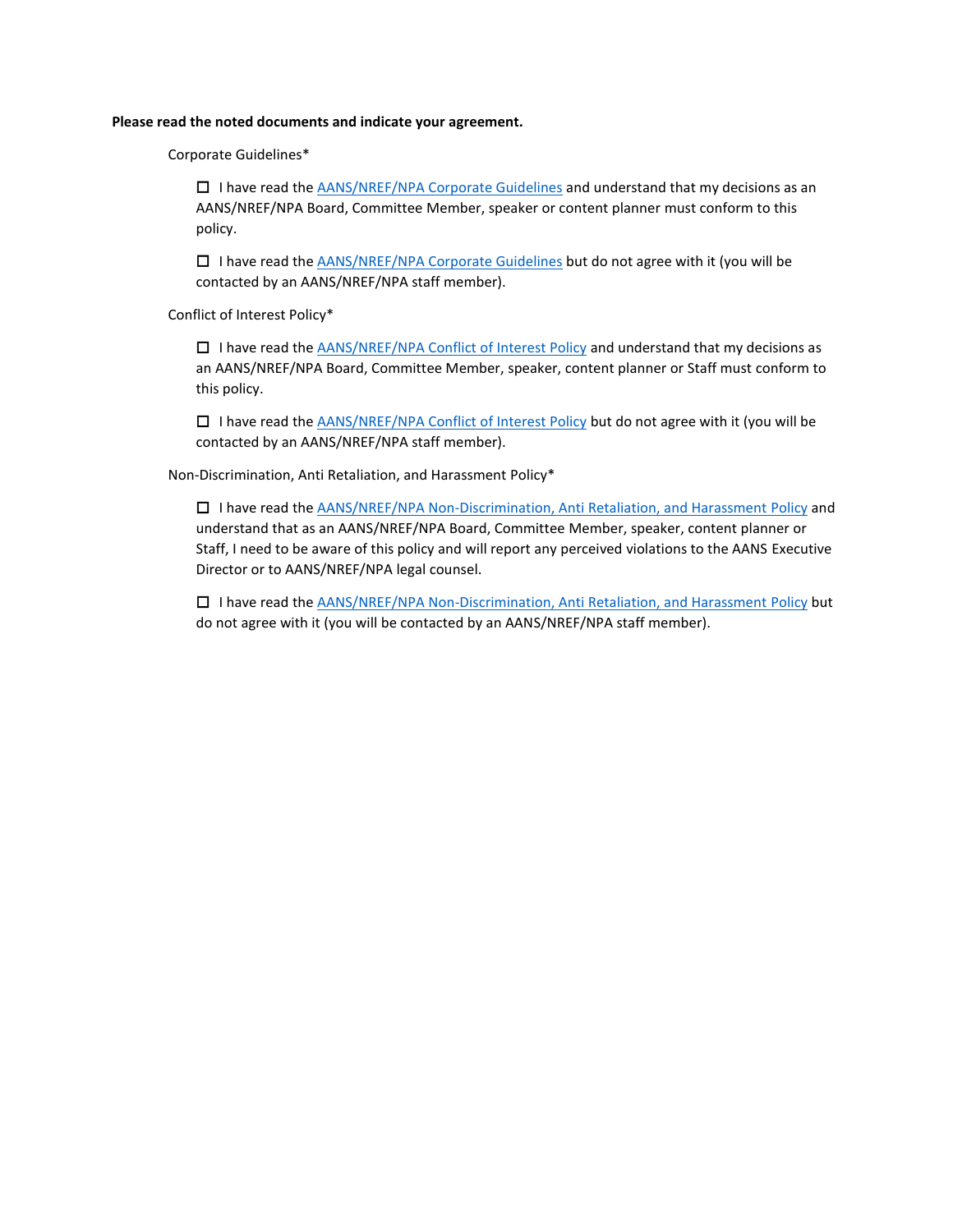### **AANS/NREF/NPA Content Validation Statements and CME Policies\***

The AANS/NREF/NPA requires that the content of CME activities provide balance, independence, objectivity and scientific rigor. Planning must be free of the influences or control of a commercial entity and promote improvements or quality in health care. In addition, the content or format of a CME activity and its related materials must promote improvements or quality in health care and not a specific proprietary commercial interest.

All AANS/NREF/NPA CME activities must be compliant with the following ACCME content validation statements:

- All the recommendations involving clinical medicine in a CME activity must be based on evidence that is accepted within the profession of medicine as adequate justification for their indications and contraindications in the care of patients.
- All scientific research referred to, reported or used in CME in support or justification of a patient care recommendation must conform to the generally accepted standards of experimental design, data collection and analysis.

Presentations must give a balanced view of therapeutic options. Use of generic names will contribute to this impartiality. If the CME educational material or content includes trade names, trade names from several companies should be used and not just trade names from a single company. Educational materials that are part of a CME activity such as slides, abstracts and handouts cannot contain any advertising, trade names without generic names (but listing of trade names from several companies is permissible) or product-group advertising.

Any individual refusing to comply with this policy and/or not disclosing relevant financial relationships annually will not participate in, have control of or responsibility for the development, management or presentation of AANS/NREF/NPA CME activities.

 $\Box$  I have read and I understand and agree with the statements above.

□ I have read and I understand but do not agree with the statements above (you will be contacted by an AANS/NREF/NPA staff member).

ACCME's Updated Standards for Commercial Support requires that anyone in a position to control the content of the education activity has disclosed all financial relationships with any commercial interest. For the purpose of this disclosure, ACCME considers the financial relationships of your spouse/partner/co-author to be included as yours. Failure or refusal to disclose or the inability to satisfactorily resolve the identified conflict may result in the withdrawal of the invitation to participate in any AANS/NREF/NPA education activities.

This disclosure form is now linked to all AANS/NREF/NPA speaking engagements. Therefore, disclose all relevant financial relationships only once, not per engagement or role.

#### **DISCLOSURE STATEMENT**

### **Please indicate your or your spouse/partner or your co-author's financial and organizational relationships by checking the appropriate boxed below.**

I DO NOT have any financial or organizational relationships with commercial interests or other entities. I hereby certify that to the best of my knowledge, no aspect of my current personal or professional circumstances places me in the position of having a conflict of interest with my duties,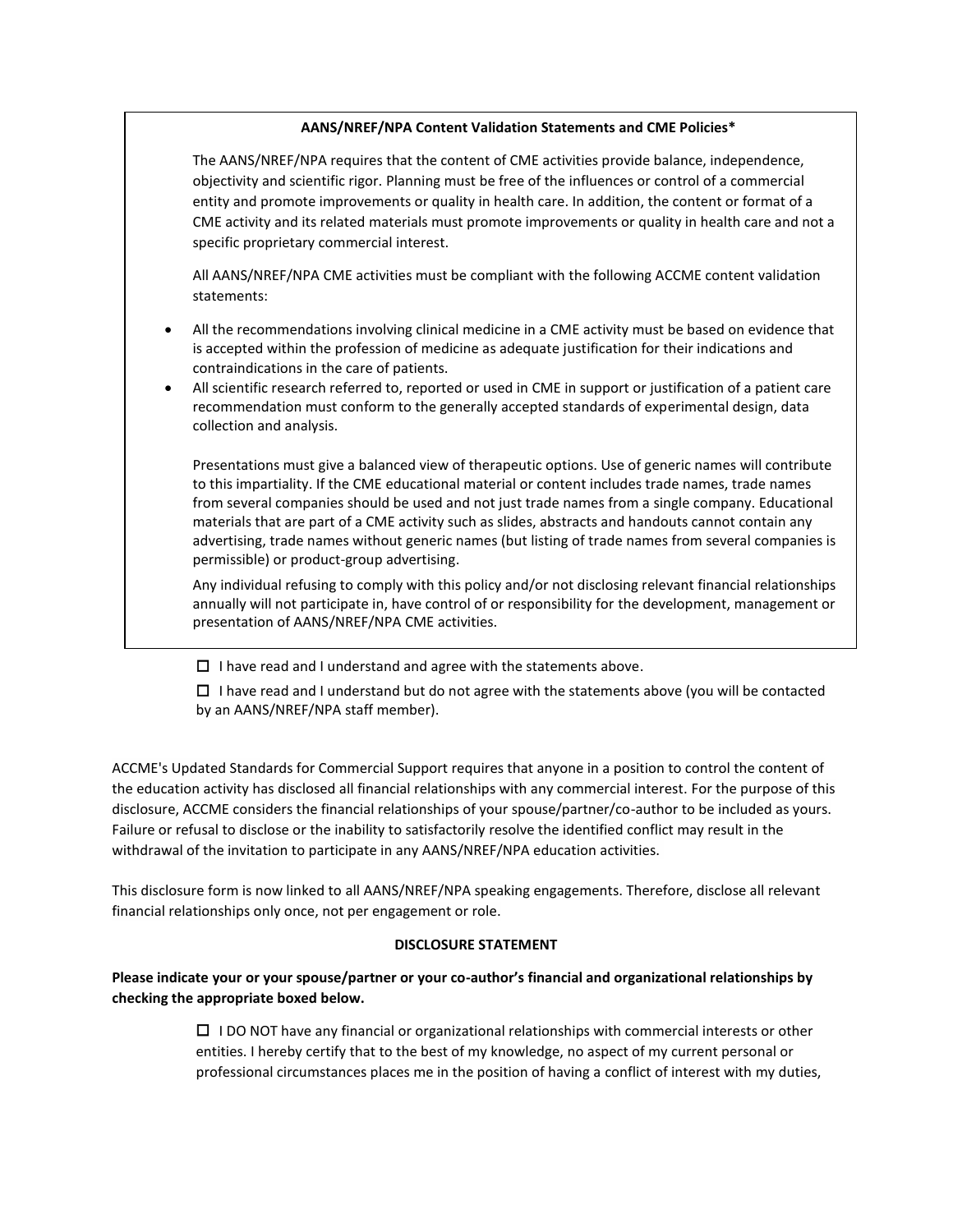responsibilities and exercise of independent judgement as an Officer, Member of the Board of Directors, Nominee for Office, Educational Presenter and/or a representative of AANS/NREF/NPA**.**

I DO have any financial or organizational relationships with commercial interests or other entities which I will disclose below.

I acknowledge my continuing obligation to report to the AANS/NREF/NPA, promptly and in writing, any change in my circumstances which places me in a position of having a private interest which conflicts, or has the potential to conflict, with any interest of AANS/NREF/NPA or with my obligations to AANS/NREF/NPA.

I further acknowledge that if there is any case where my private interest conflicts with the interest of AANS/NREF/NPA during Board or Committee deliberations, I will indicate that I may have a conflict and abstain from any vote of that issue. In addition, I will abstain from any educational role where my private interest conflicts with the educational assignment.

List the names of commercial interests or organization entities with which you or your spouse/partner or your co-author have, or have not, had a relevant financial or organizational relationship with within the past 12 months. For the purpose of this disclosure, AANS/NREF/NPA and ACCME consider the financial relationships of your spouse/partner and your co-authors to be included as yours.

| <b>Affiliation and Financial</b><br><b>Interests</b> | <b>Self</b> | Co-author | <b>Spouse</b> | <b>Identify the Association,</b><br>Organization, Corporation,<br><b>Entity Involved</b> | <b>Dollar Range</b> |
|------------------------------------------------------|-------------|-----------|---------------|------------------------------------------------------------------------------------------|---------------------|
| Grants, Research Support                             |             |           |               |                                                                                          | \$0 to \$1,000      |
| <b>Consultant Fees</b>                               |             |           |               |                                                                                          | \$0 to \$1,000      |
| Stock Shareholder-                                   |             |           |               |                                                                                          |                     |
| (purchased direct, i.e. not                          |             |           |               |                                                                                          | \$0 to \$1,000      |
| through Mutual Fund,                                 |             |           |               |                                                                                          |                     |
| retirement package, etc.)                            |             |           |               |                                                                                          |                     |
| Honorarium                                           |             |           |               |                                                                                          | \$0 to \$1,000      |
| <b>Other Financial Support</b>                       |             |           |               |                                                                                          | \$0 to \$1,000      |
| Gifts: Merchandise,                                  |             |           |               |                                                                                          |                     |
| Entertainment, Travel,                               |             |           |               |                                                                                          | \$0 to \$1,000      |
| etc.                                                 |             |           |               |                                                                                          |                     |
| Employee (any industry)                              |             |           |               |                                                                                          | \$0 to \$1,000      |
| Speaker's Bureau                                     |             |           |               |                                                                                          | \$0 to \$1,000      |
| Board, Trustee, Officer,                             |             |           |               |                                                                                          |                     |
| Leadership position that                             |             |           |               |                                                                                          | \$0 to \$1,000      |
| could affect an entities'                            |             |           |               |                                                                                          |                     |
| finances                                             |             |           |               |                                                                                          |                     |
| Board, Trustee, Officer,                             |             |           |               |                                                                                          |                     |
| Leadership position                                  |             |           |               |                                                                                          |                     |
| specifically with a                                  |             |           |               |                                                                                          | \$0 to \$1,000      |
| neurosurgical or medical-                            |             |           |               |                                                                                          |                     |
| related associated,                                  |             |           |               |                                                                                          |                     |
| nonprofit or similar entity                          |             |           |               |                                                                                          |                     |

NOTE: The following list of examples is intended to assist you to categorize any potential conflicts and serve as a checklist.